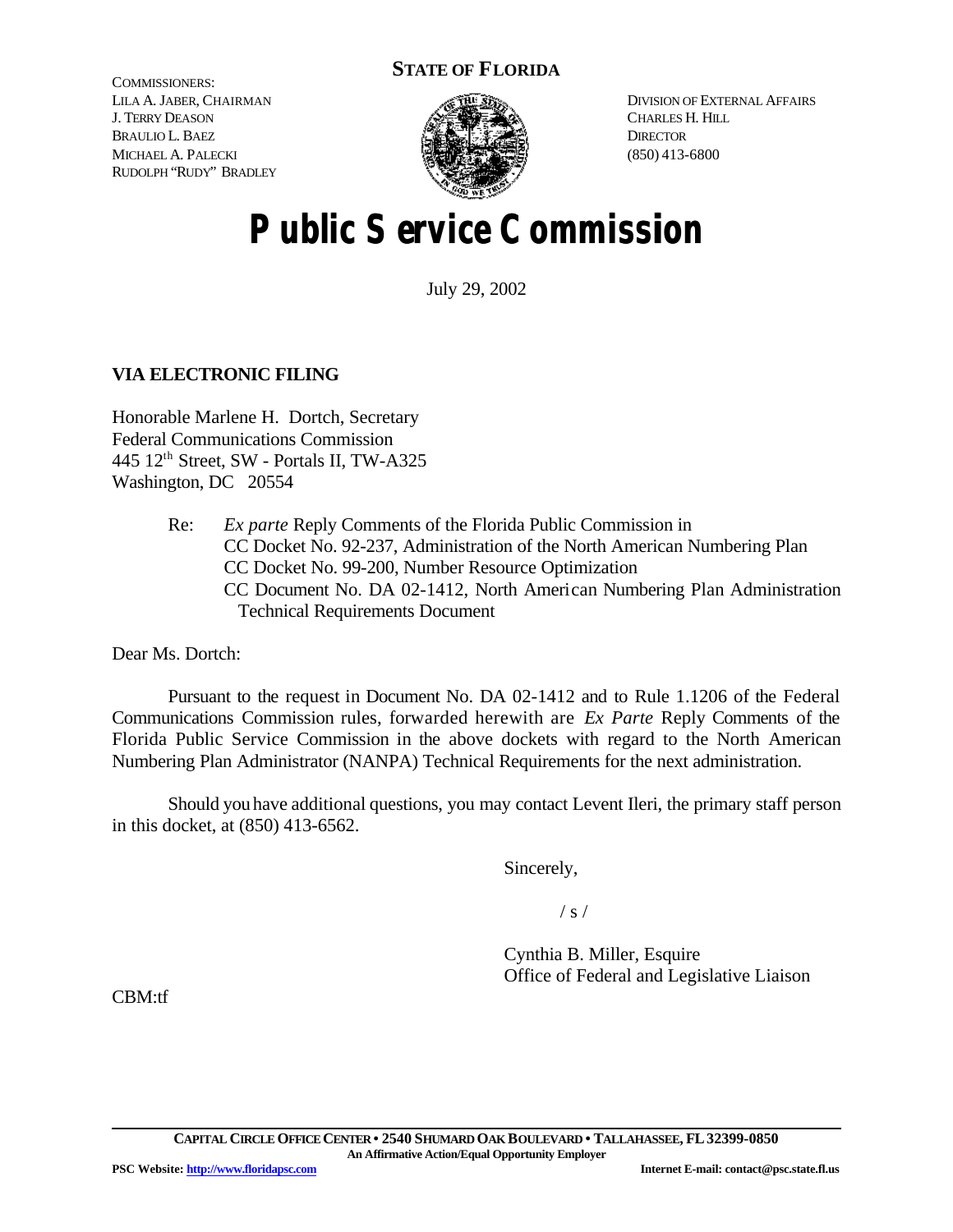### **Before the FEDERAL COMMUNICATIONS COMMISSION Washington, DC 20554**

| In the Matter of                             |                      |
|----------------------------------------------|----------------------|
|                                              |                      |
| Administration of the North American         | CC Docket No. 92-237 |
| Numbering Plan                               |                      |
|                                              |                      |
| <b>Number Resource Optimization</b>          | CC Docket No. 99-200 |
|                                              |                      |
| North American Numbering Plan                | DA 02-1412           |
| <b>Administration Technical Requirements</b> |                      |
| Document                                     |                      |

## **EX-PARTE REPLY COMMENTS OF THE FLORIDA PUBLIC SERVICE COMMISSION**

The Florida Public Service Commission (FPSC) respectfully submits the following ex-parte reply comments to the Federal Communications Commission (FCC) in response to the FCC Wireline Competition Bureau seeking input on the North American Numbering Plan Administrator (NANPA) Technical Requirements for the next administration.

#### **Introduction**

The FPSC is pleased to have the opportunity to review and offer ex-parte reply comments to the FCC on the technical requirements which will form the basis for solicitation pursuant to the Federal Acquisitions Regulations (FAR) for the NANPA's next term of administration. The FPSC agrees with the FCC's intentions of ensuring that the NANPA procurement process is fair and maximizes value to the FCC and the telecommunications industry. The FPSC offers the following comments to assist the FCC in transforming the technical requirements into a solicitation document that enables thorough and fair bidding by all qualified parties.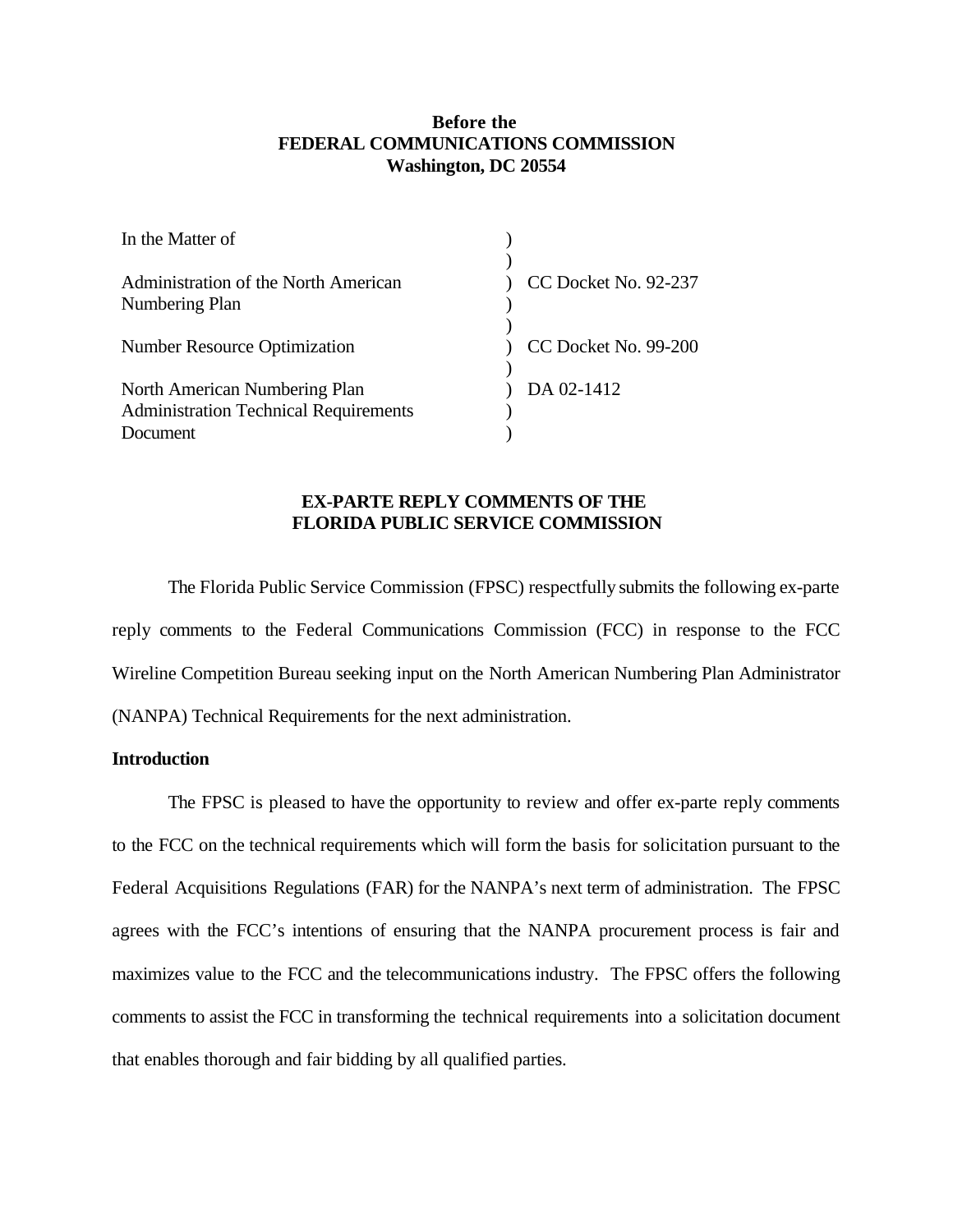Florida Public Service Commission CC Docket No. 92-237 and 99-200, DA-No.02-1412 Page 3

#### **Ex-parte Reply Comments**

Section 5.1.10 of the NANPA Technical Requirements Document issued June 13, 2002,

addresses possible NANPA testimony during the area code relief process and states:

NANPA may be requested to provide testimony to the state regulatory authorities regarding the relief plan, as necessary. The cost for this service should be treated as an enterprise service.

Previously, testimony provided by NANPA representatives during the area code relief process was included in NANPA's contract. By now including this service as an enterprise service, state commissions will be required to pay the cost of having NANPA representatives provide testimony during area code relief proceedings.

The FPSC agrees with NeuStar, Inc.'s comments filed on July 2, 2002. In its comments to the FCC, NeuStar stated that "[i]t has been NeuStar's experience as the incumbent NANPA that providing testimony before state commissions is such an integral part of the NPA relief process, it should be a duty incorporated into the cost of the NANPA contract." The FPSC notes that under the FCC's direction, NANPA administers numbering resources on a neutral, fair, effective, and efficient basis. After NANPA facilitates initial area code meetings with the industry members and the state commission staff, it submits an area code petition to the state commission. The FPSC supports NeuStar's position in that the FPSC believes thatsuch duties are the "key" responsibilities of a NANPA contract when providing area code relief alternatives to the state commissions. Most state commissions use these relief alternatives during the area code service hearings to receive input from all affected parties. The FPSC believes it is essential that a NANPA representative attend the service hearings to describe each alternative along with the duties ofNANPA, and answer questions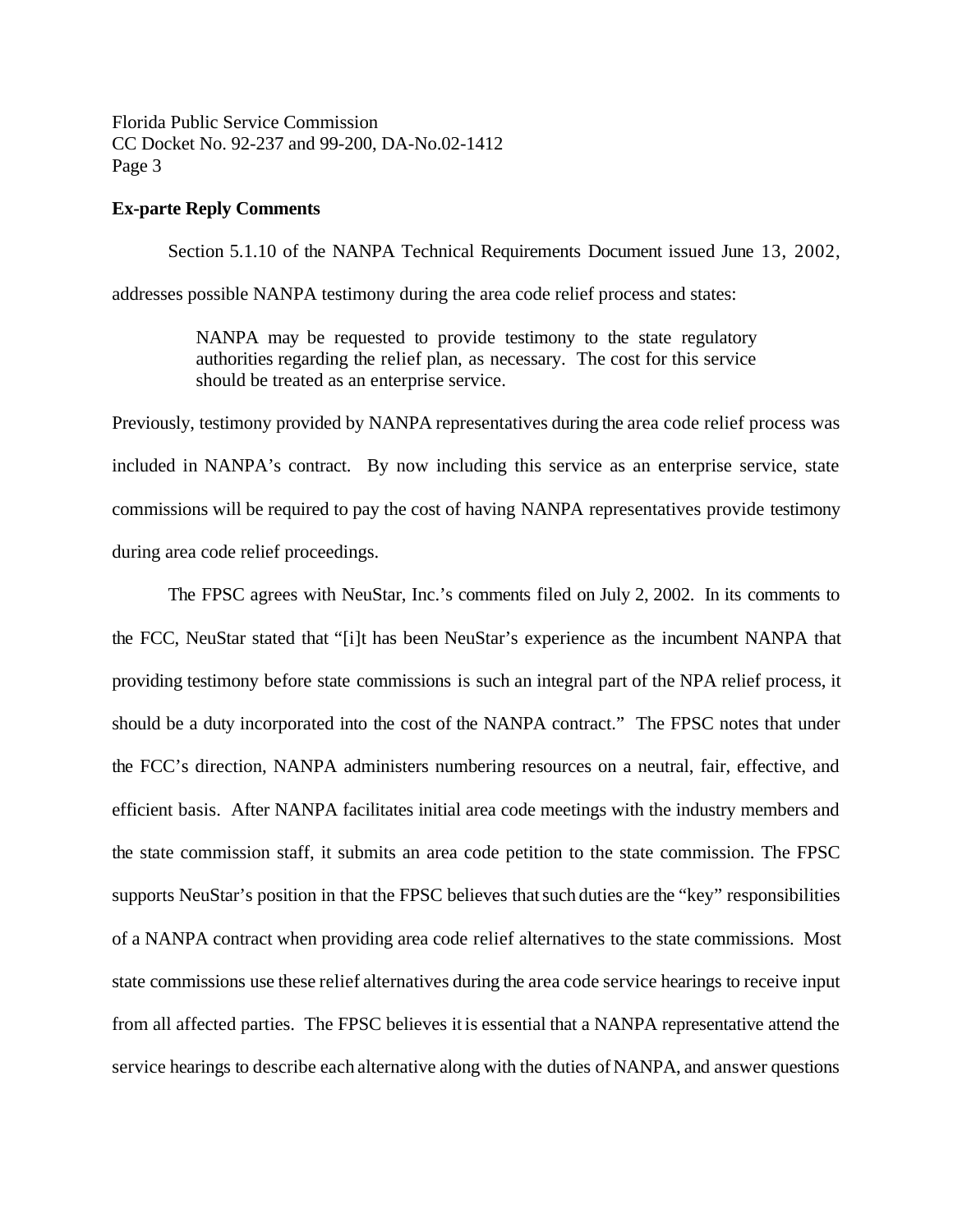Florida Public Service Commission CC Docket No. 92-237 and 99-200, DA-No.02-1412 Page 4

regarding the alternatives.

Therefore, the FPSC respectfully requests that the FCC consider the FPSC's concerns prior

to incorporating the Requirements Document into the solicitation for the new NANPA.

Respectfully submitted,

 $/ s /$ 

Cynthia B. Miller, Esquire Bureau of Intergovernmental Liaison (850) 413-6082

 $/ s /$ 

Harold A. McLean General Counsel (850) 413-7286

FLORIDA PUBLIC SERVICE COMMISSION 2540 Shumard Oak Boulevard Tallahassee, FL 32399-0872

Dated: July 29, 2002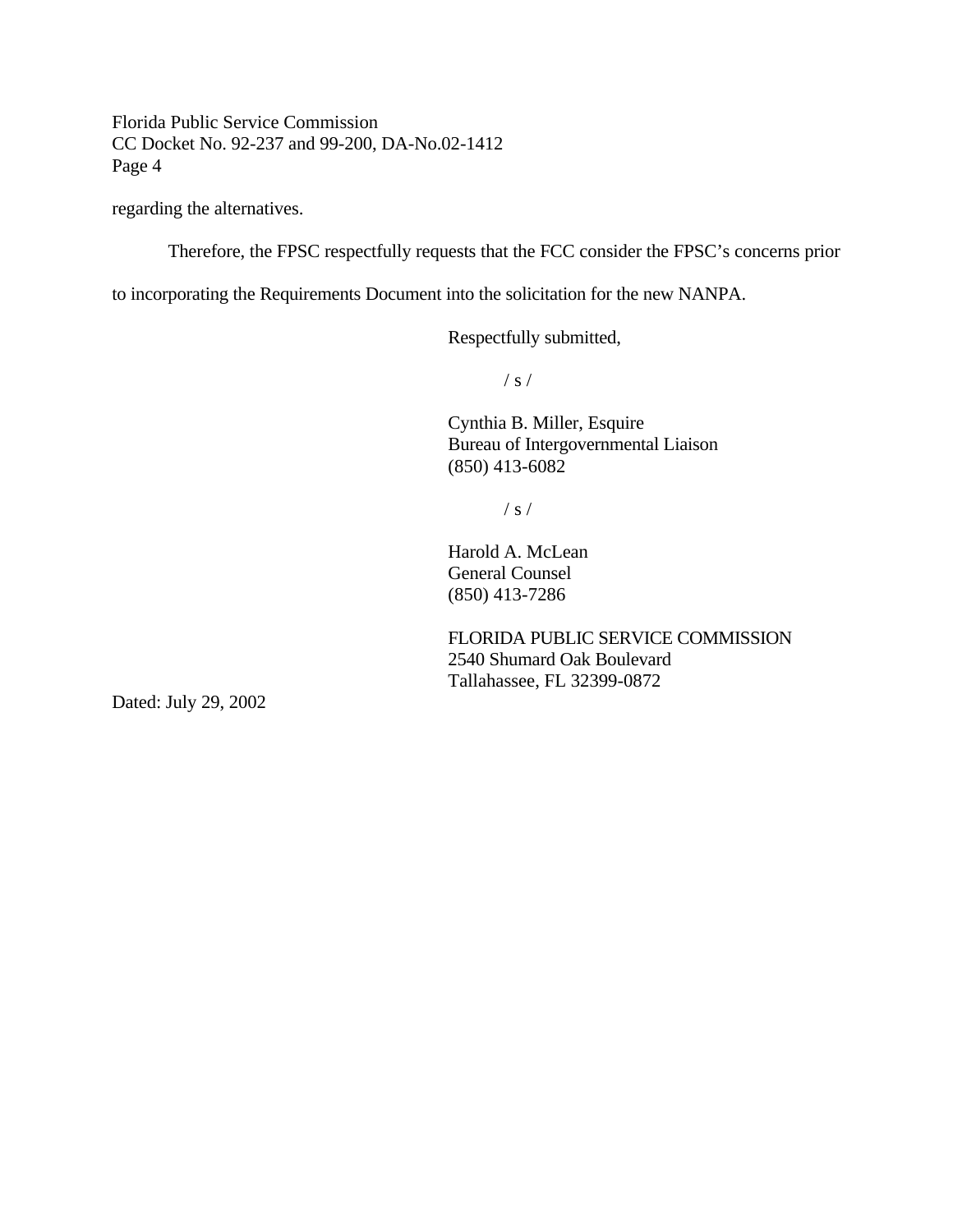# **Before the FEDERAL COMMUNICATIONS COMMISSION Washington, DC 20554**

| In the Matter of                                       |                      |
|--------------------------------------------------------|----------------------|
| Administration of the North American<br>Numbering Plan | CC Docket No. 92-237 |
| <b>Number Resource Optimization</b>                    | CC Docket No. 99-200 |
|                                                        |                      |
| North American Numbering Plan                          | DA 02-1412           |
| <b>Administration Technical Requirements</b>           |                      |
| Document                                               |                      |

## CERTIFICATE OF SERVICE

I hereby certify that a true and correct copy of the foregoing comments will be mailed to the

persons on the attached list.

/ s /

CYNTHIA B. MILLER Office of Federal and Legislative Liaison

\_\_\_\_\_\_\_\_\_\_\_\_\_\_\_\_\_\_\_\_\_\_\_\_\_\_\_\_\_\_\_

FLORIDA PUBLIC SERVICE COMMISSION 2540 Shumard Oak Boulevard Tallahassee, Florida 32399-0850 (850) 413-6082

DATED: July 29, 2002